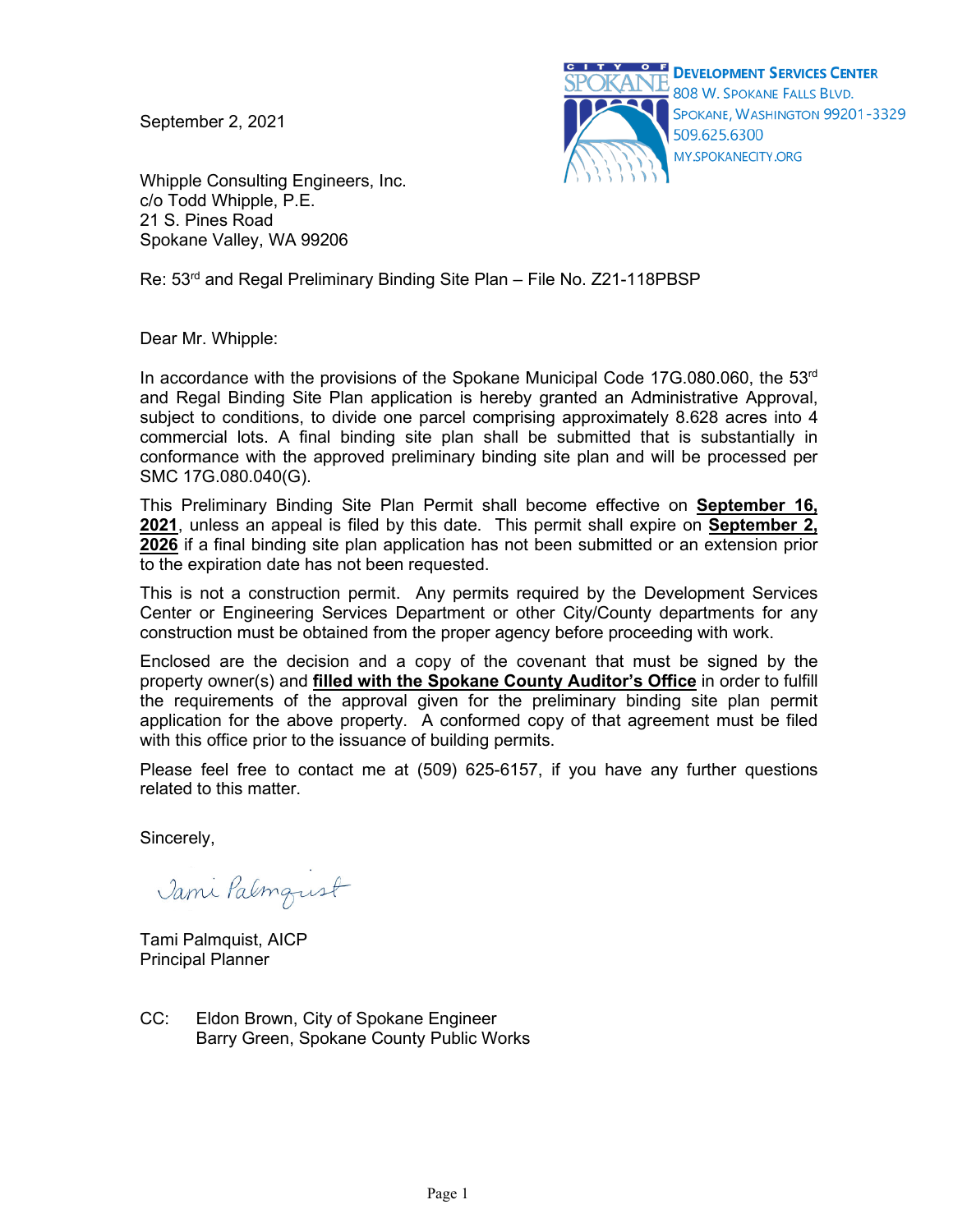# **CITY OF SPOKANE PLANNING DIRECTOR'S FINDINGS OF FACT,**

# **CONCLUSIONS, AND DECISION**

Todd Whipple of Whipple Consulting Engineers, on behalf of Vaughns 57<sup>th</sup> Avenue, LLC has requested an Administrative Preliminary Binding Site Plan Permit to divide one parcel of approximately 8.62 acres into four (4) parcels for future commercial uses located west of Regal Street, south of 53<sup>rd</sup> Avenue, east of Fiske Street and north of 55<sup>th</sup> Avenue (parcel 34032.0494) in Spokane, WA. (*Section 03, Township 24N, Range 43 East Willamette Meridian)*

#### **FINDINGS OF FACT**

- 1. Todd Whipple of Whipple Consulting Engineers, on behalf of Vaughns 57th Avenue, LLC has requested an Administrative Preliminary Binding Site Plan Permit to divide one parcel of approximately 8.62 acres into four (4) parcels for future commercial uses located west of Regal Street, south of 53rd Avenue, east of Fiske Street and north of 55th Avenue (parcel 34032.0494) in Spokane, WA.
- 2. The subject property is located in the CC2-DC Zone. Binding Site Plans are a permit process allowed in Center and Corridor zones. The uses and development pattern proposed are permitted in this zone per SMC 17C.122.
- 3. The area in which the property is located is designated Center and Corridor according to the City of Spokane's Comprehensive Plan, adopted by the City Council, June 2017.
- 4. The application materials regarding the Administrative Preliminary Binding Site Plan Permit were first distributed to City Departments and other agencies with jurisdiction for comment on July 12, 2021. These comments are on record with the Planning and Development Department. No additional information was requested, and the application was deemed technically complete on August 4th, 2021 thus allowing Notice of Application to be generated.
- 5. Notices of the Binding Site Plan Permit application were posted on the site on August 12, 2021. Notices were also mailed to surrounding property owners, taxpayers, and residents within 400 feet of the subject property. Staff did not receive any public comment on this proposal.

# **CONCLUSIONS AND DECISION CRITERIA –BINDING SITE PLAN**

#### **SMC Chapter 17G.080.060**

The intent of Chapter 17G.080 Subdivision SMC is to implement the provisions of chapter 36.70A RCW, ensure consistency with the City's Comprehensive Plan and regulate the subdivision of land in a manner which promotes the public health, safety and general welfare in accordance with the provisions of chapter 58.17 RCW, and to provide for the expeditious review and approval of proposed subdivisions, short subdivisions and binding site plans which conform to the City's zoning and development regulations and the policies of the City's Comprehensive Plan. A binding site plan permit may be granted only if the following facts and conditions are found to exist, as per SMC 17G.060.170(C):

*1. The proposal is allowed under the provisions of the land use codes.*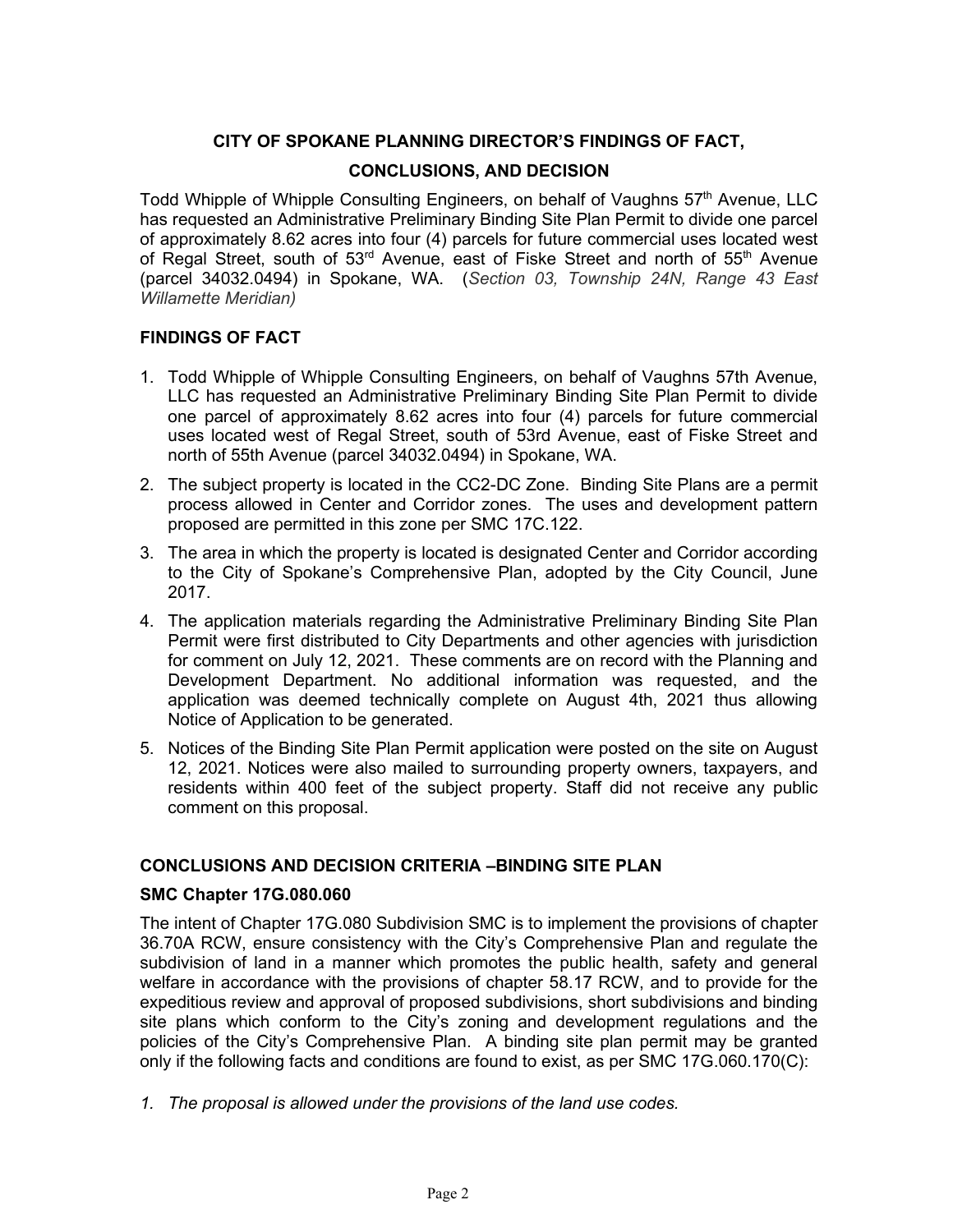Relevant Facts: The proposal has been reviewed for preliminary compliance with the standards of the unified development code. More detailed review will take place at the time of the final binding site plan and future building permit reviews for any new proposed uses.

*2. The proposal is consistent with the comprehensive plan designation and goals, objectives, and policies for the property.*

# Relevant Facts:

# **LU 3.1 Coordinated and Efficient Land Use**

*Encourage coordinated and efficient growth and development through infrastructure financing and construction programs, tax and regulatory incentives, and by focusing growth in areas where adequate services and facilities exist or can be economically extended.* 

*Discussion:* Future growth should be directed to locations where adequate services and facilities are available. Otherwise, services and facilities should be extended or upgraded only when it is economically feasible to do so. The Centers and Corridors designated on the Land Use Plan Map are the areas of the city where incentives and other tools should be used to encourage infill development, redevelopment and new development.

#### **LU 3.2 Centers and Corridors**

*Designate Centers and Corridors (neighborhood scale, community or district scale, and regional scale) on the Land Use Plan Map that encourage a mix of uses and activities around which growth is focused.*

#### **LU 3.5 Mix of Uses in Centers**

*Achieve a proportion of uses in Centers that will stimulate pedestrian activity and create mutually reinforcing land uses.*

#### **LU 5.5 Compatible Development**

*Ensure that infill and redevelopment projects are well-designed and compatible with surrounding uses and building types.*

The proposal is consistent with this language.

*3. The proposal meets the concurrency requirements of [chapter 17D.010 SMC.](http://www.spokanecity.org/services/documents/smc/?Chapter=17D.010)*

Relevant Facts: All applicable city departments and agencies had the opportunity to review this proposal with no one denying concurrency subject to conditions.

*4. If approval of a site plan is required, the property is suitable for the proposed use and site plan considering the physical characteristics of the property, including but not limited to size, shape, location, topography, soils, slope, drainage characteristics, the existence of ground or surface water and the existence of natural, historic or cultural features.*

Relevant Facts: The PBSP is proposing to subdivide 1 parcel into 4 commercial lots. At this time there is one known building proposed on Lot 4, an assisted living complex. The area is zoned CC2-DC and the regulations encourage the mix of commercial and residential uses that are proposed.

*5. The proposal will not have a significant adverse impact on the environment or the surrounding properties, and if necessary, conditions can be placed on the proposal to*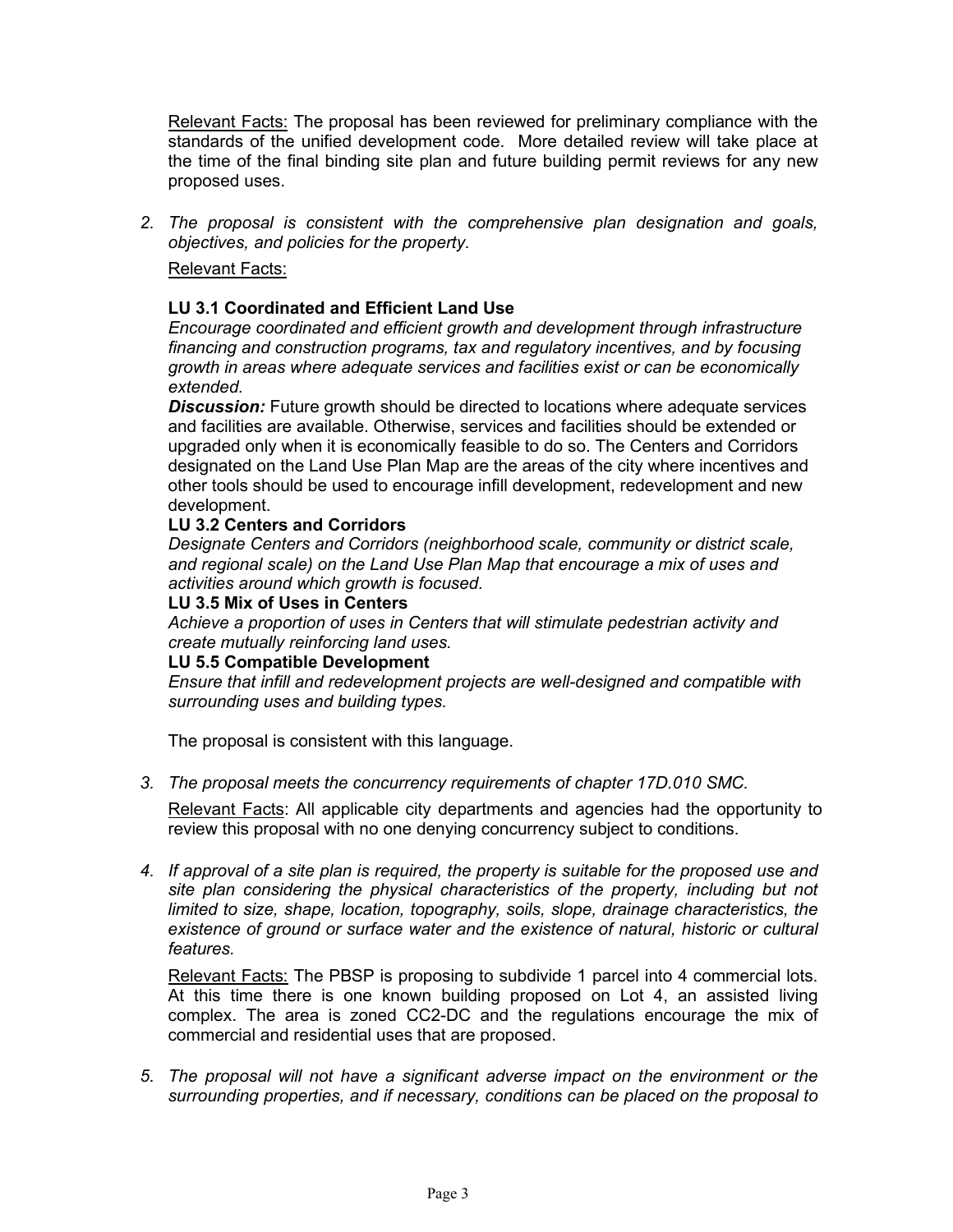*avoid significant effects or interference with the use of neighboring property or the surrounding area, considering the design and intensity of the proposed use.*

Relevant Facts: A SEPA checklist was processed with the PBSP application. A Mitigated Determination of Non-significance (MDNS) was issued on September 2, 2021 along with this decision; the mitigation is also called out in the conditions of this decision.

It is not anticipated that this proposal will have a significant negative impact on the environment or surrounding properties.

# **Other Applicable Development Code Regulations:**

17G.060.170 (D)(4) Plat, Short Plat and Binding Site Plan. The proposed subdivision makes appropriate (in terms of capacity and concurrence) provisions for:

- a. public health, safety and welfare; Relevant Facts: All departments have had an opportunity to comment and none have found the proposal will negatively impact public health, safety or welfare.
- b. open spaces; Relevant Facts: Open space is not required for center and corridor zoned property.
- c. drainage ways;

Relevant Facts: All storm water and surface drainage generated on-site shall be stored and released at an allotted, controlled rate into the Hazel's Creek stormwater system.

d. streets, roads, alleys and other public ways;

Relevant Facts: The City Engineering Department and Spokane County Public Works Department have reviewed the preliminary street plans. The plans will go through a formal engineering review when submitted for construction. The proposal is subject to the conditions of approval for transportation measures listed at the end of this report.

- e. transit stops; Relevant Facts: No anticipated impacts to the existing transit stops in this area.
- f. potable water supplies; Relevant Facts: No anticipated impacts to potable water supplies.
- g. sanitary wastes; Relevant Facts: No anticipated impacts to sanitary waste.
- h. parks, recreation and playgrounds; Relevant Facts: The proposal will not have an impact on parks located nearby.
- i. schools and school grounds; and Relevant Facts: The nature of the residential uses included in the proposal will not have an impact on the school system.
- j. sidewalks, pathways and other features that assure safe walking conditions. Relevant Facts: All new streets throughout the BSP will have separated sidewalks with street trees in planting strips contributing to a safe pedestrian experience.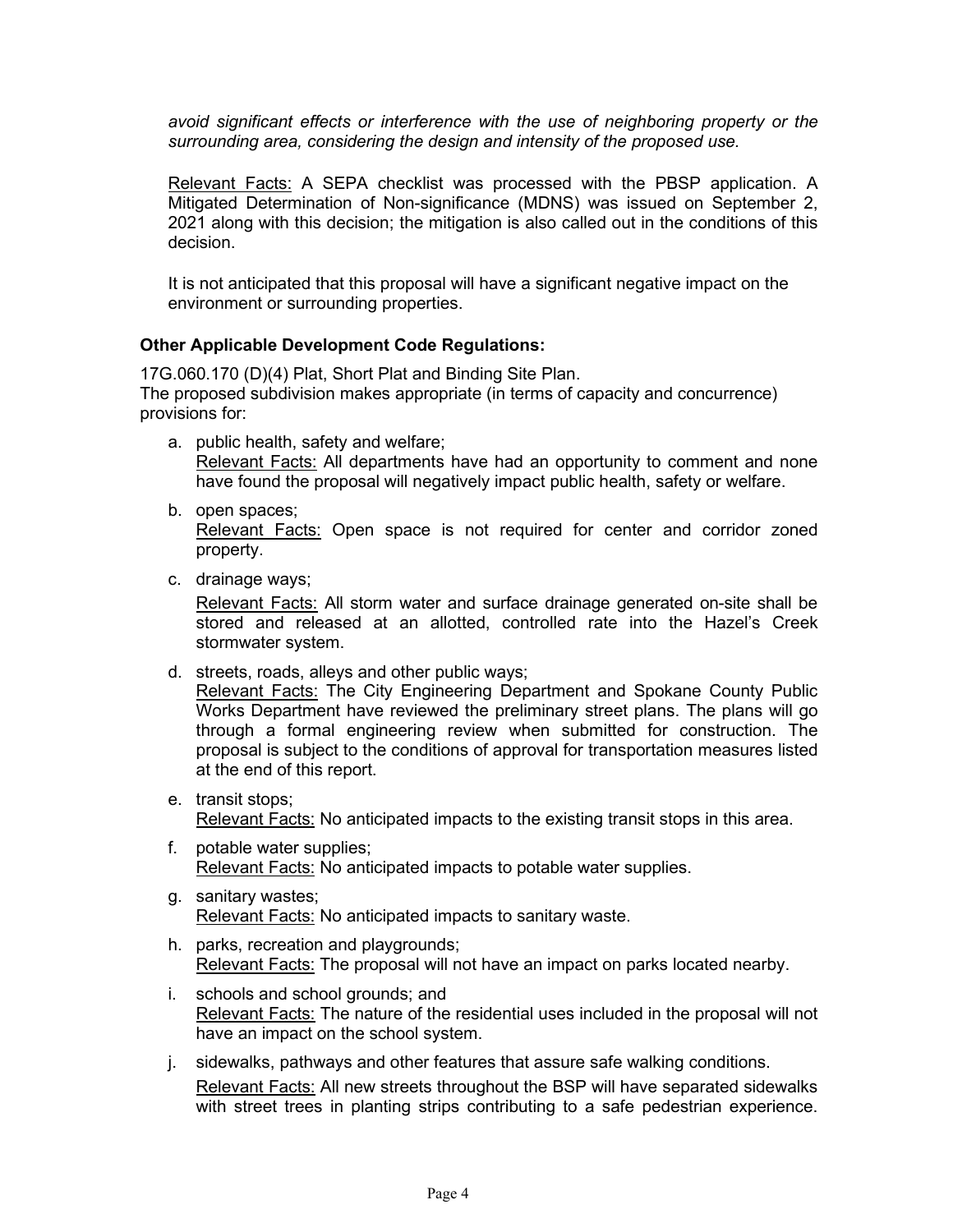Any new development would be required to meet the City of Spokane's development standards for pedestrian connectivity found in 17C.120.260.

# **DECISION**

TO APPROVE the Preliminary Binding Site Plan, subject to conditions, substantially in conformance with the application on file in the Current Planning Section of the Development Services Center, subject to SMC 17G.060.230, and the following conditions of approval:

- 1. Per the SEPA determination, a Mitigated Determination of Non-significance has been issued and Spokane County would request the development at 53rd and Regal install a rapid flashing beacon at the crosswalk crossing Regal, at 55th Ave to mitigate increased pedestrian activity from the development. This will be required to be installed and operational prior to approval of Certificates of Occupancy for the commercial development proposed on Lots 1, 2 and 3 of the Binding Site Plan.
- 2. All lots are subject to the Center and Corridor Design Standards and will be reviewed for compliance at the time of building permit. The preliminary site plan is a representation of future potential pad sites however final site design must meet applicable codes and design regulations.
- 3. CC&R's for the binding site plan must be reviewed and for concurrence by Developer Services prior to the City Engineer signing the final binding site plan.
	- a. The CC&Rs shall address operation, maintenance, repair, and replacement of the private sewer, water, and stormwater facilities. Sinking fund calculations shall be included for the operation, maintenance, and replacement of these facilities.
	- b. The following language should be added to the face of the Final BSP: The  $53<sup>rd</sup>$ & Regal Final Binding Site Plan shall be subject to all of the requirements and conditions of the Declaration of Easements, Covenants, Conditions, and Restrictions for the 53<sup>rd</sup> & Regal Final Binding Site Plan, which is recorded under Spokane County Auditor's No.
	- c. A Stormwater Operation and Maintenance Manual to perpetuate the drainage systems in this Binding Site Plan must be prepared and referenced in the Dedication and the CC&R's. The O&M manual will need to be submitted for review to Developer Services prior to the BSP being finalized.
- 4. The on-site sewer, water, and stormwater facilities shall be operated and maintained by the Business Owners Association established for this Binding Site Plan. The following language shall be added to the face of the final BSP: *"The 53rd & Regal Binding Site Plan Business Owners Association was created by document filed on the \_\_ day of\_\_, 20xx under Secretary of State U.B.I. Number\_\_\_\_\_\_."*
- 5. A stormwater connection and service agreement for connection to the Hazel's Creek Regional Stormwater System shall be completed for use of this system.
- 6. Frontage improvements required along Regal St. and 53rd Ave are City Standard curb, separated sidewalk with street trees, new City Standard driveway approaches, curb ramp at the intersection, and asphalt paving to the curb line matching street drainage designed if needed. 55th Ave will need be coordinated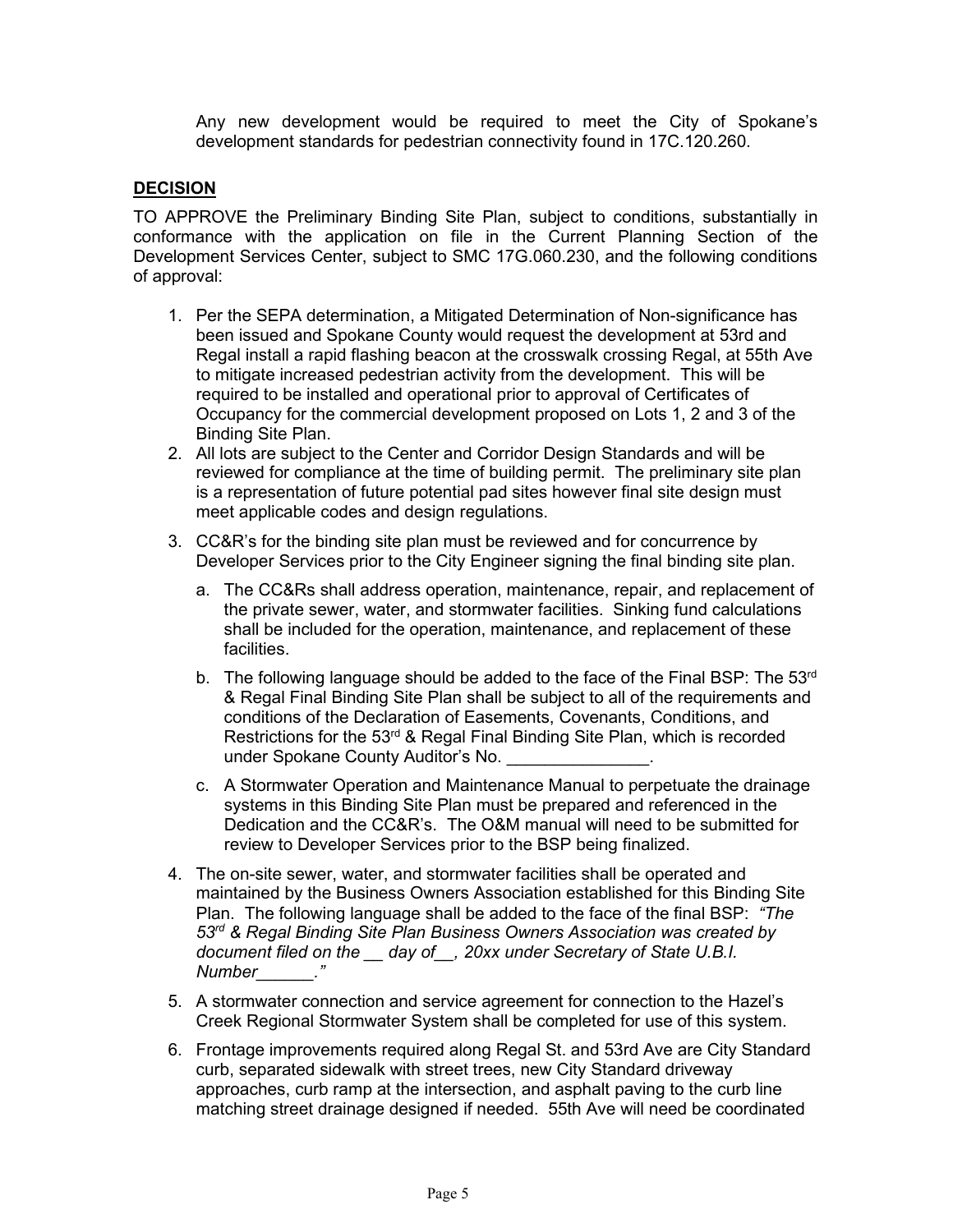with Spokane County for frontage improvement requirements - Gary Nyberg is the point of contact at (509) 477-7257.

- 7. New alleys shall have a paved width of at least twelve feet with a 4' buffer on each side and a clear width of at least twenty feet. The twenty-foot width shall not be obstructed in any manner, including the parking of vehicles, fences or utility structures. The buffer strips may be paved, grassed, or graveled and be used for utilities but must be kept free of all vertical obstructions. Fences may not be placed in the buffer strip.
- 8. The parking lot must be striped to current standards and the accessible barrier free parking spaces and aisles must comply with the City of Spokane Standard Plan G-54 & B-80A. An accessible route of travel connecting to the nearest accessible entrances and to the public sidewalk is required with a marked accessible route of travel. All barrier free spaces and aisles must be drawn and reference these standard plans and must be added as details on the plans. Note on the site plan the van-accessible stalls and the sign locations.
- 9. Adequate access and maneuvering for refuse/emergency vehicles is required per City Standards and must be maintained during construction.
- 10. It appears that a portion of the public sidewalks at  $53<sup>rd</sup>$  & Regal and  $55<sup>th</sup>$  & Regal fall on private property. Additional RW must be dedicated for this and for the sidewalks along Fiske that are shown on private property.
- 11. Any new or modified driveway access locations must be reviewed and approved by City of Spokane Developer Services prior to permit issuance. All unused driveways must be removed and replaced with City standard curb and sidewalk.
- 12. *The City shall collect impact fees, based on the schedules in SMC 17D.075.180, or an independent fee calculation provided for in SMC17D.075.050, from any applicant seeking development approval from the City."* A transportation impact fee will be assessed for this new 143 unit Assisted Living service (\$206.94/bed) in the Northeast Service Area**.** The estimated fee is \$29,592.42 + \$887.77 admin fee = **\$30,480.19**. This fee must be paid with the other permit fees prior to issuance of the building permit.
- 13. All easements, existing or proposed, will need to be shown on the face of the final BSP. If blanket in nature they must be referenced in a Surveyor's Note. Any existing utilities crossing parcel lines must be protected by an easement.
- 14. An address change to 5407 S Regal is recommended. New addresses need to be created, must be completed prior to permit submittal and can be applied for from a Permit Specialist at [addressing@spokanecity.org.](mailto:addressing@spokanecity.org)
- 15. An easement for shared access and stormwater must be recorded and referenced on the face of the BSP.
- 16. Applicable dedicatory statements listed in SMC Section 17G.080.070 and 17D.060.060 must be included on the face of the Final BSP and will be reviewed by Engineering during Final BSP review.
- 17. The Spokane Tribes of Indians has requested that an Inadvertent Discovery plan be part of the scope of work.
- 18. Avista requests the following dedication language:
	- a. "Easements for "Dry" utilities (electric, gas, phone, fiber, cable TV) as shown hereon are hereby granted over the rights-of-way for the private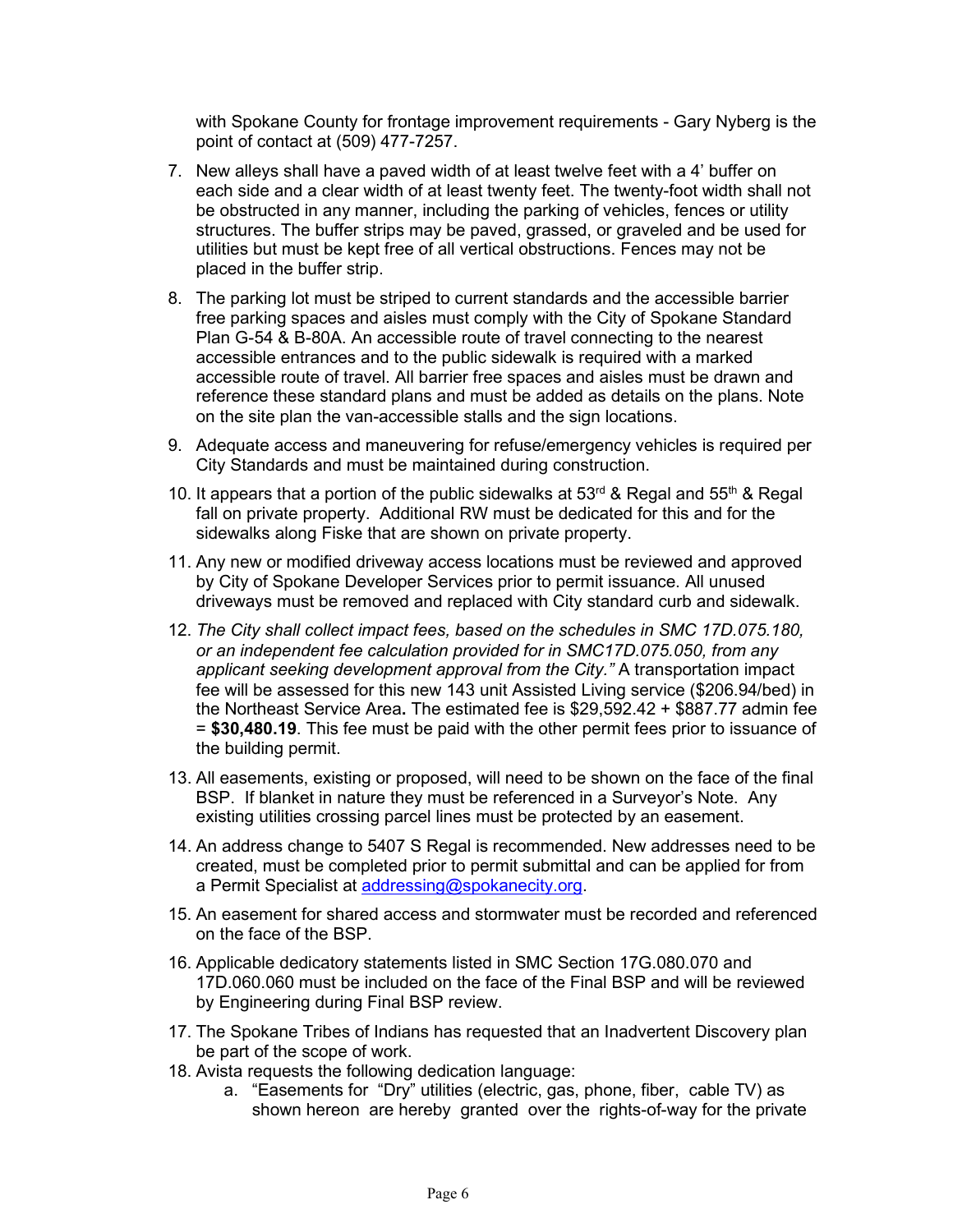streets and adjoining said streets to the City of Spokane and its permitted serving utilities for the construction, reconstruction, maintenance, protection, inspection and operation of their respective facilities, together with the right to prohibit changes in grade over installed underground facilities and the right to prohibit, trim and/or remove trees, bushes, landscaping, without compensation and to prohibit brick, rock or masonry structures that may interfere with the construction, reconstruction, reliability, maintenance, and safe operation of same. Storm drain dry wells and Water Meter boxes shall not be placed within the "Dry" easements; however, lateral crossings by storm drain, water and sewer lines are permitted."

19. All parking, maneuvering areas, and driveways shall be hard surfaced.

# **Time Limitations:**

The plattor is authorized for a period of five years from the Date of Approval of this Preliminary Binding Site Plan permit to prepare and submit the Final "53<sup>rd</sup> and Regal" Binding Site Plan to the Planning Department for their and other Department's review and approval. A one year extension may be granted if applied for in writing prior to the expiration date. All Conditions of Approval shall be incorporated into the proposed Final Binding Site Plan.

# **Procedures for Final Plat or Binding Site Plan Submission:**

A Final Binding Site Plan shall be prepared by a registered Land Surveyor licensed by the State of Washington. Submission of a Final Binding Site Plan shall include; the filing fee, the General Application, the Final Plat Application, **one electronic copy** of the proposed Final Binding Site Plan, and a **plat certificate (Title Report) less than thirty days old.**

After review and approval, or corrections if necessary, of the Proposed Final Binding Site Plan by the City, the plattor, or their agent, shall obtain the required signatures on the face of the Final Binding Site Plan. The last signature obtained prior to filing the Mylar with the County Auditor shall be that of the Planning Director.

The plattor, or their agent, shall then, within thirty days of the signing of the Final Binding Site Plan by the Planning Director, complete these steps in the following order:

- 1. Plattor or Agent shall take two (2) copies (after approval of proposed Final Plat or Binding Site Plan from the Planning Department) to the Spokane County Auditor's Office for recording.
- 2. Auditor keeps and records one copy of the final plat.
- 3. The Spokane County Auditor will, as time allows conform the  $2<sup>nd</sup>$  copy of the proposed Final Plat or Binding Site Plan.

Seven (7) paper copies and one (1) Mylar copy of the recorded Final Binding Site Plan are then turned into the Planner in the Current Planning Department who worked on the Final Plat or Binding Site Plan.

# **NOTICE OF RIGHT TO APPEAL**

Appeals of the Planning Director's decision are governed by Spokane Municipal Code 17G.060.210. Any party of record may file an appeal of this decision. Decisions of the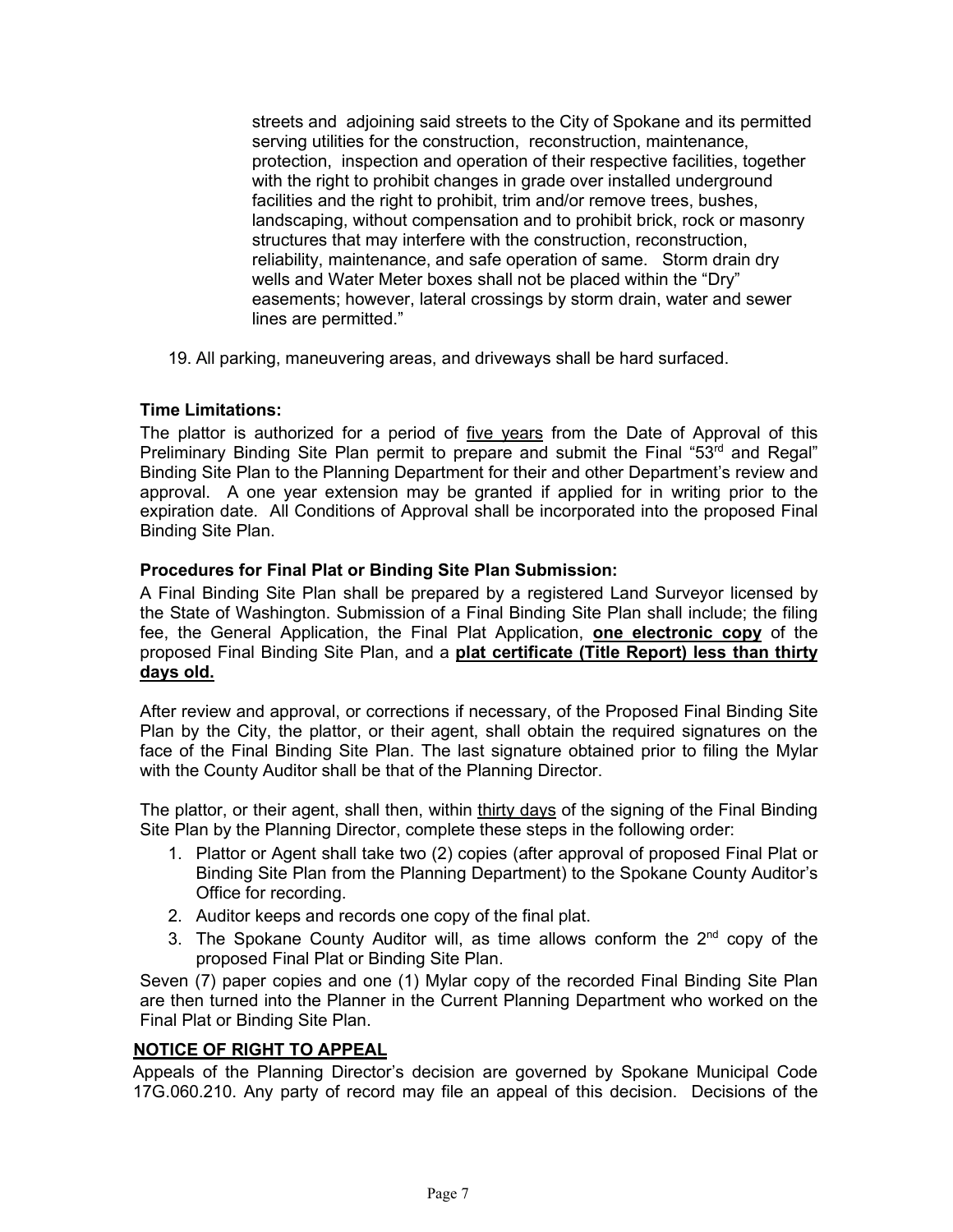Planning Director regarding administrative binding site plan permits are final. They may be appealed to the City of Spokane Hearing Examiner within fourteen (14) calendar days of the date of this decision. The date of this decision is of September 2, 2021.

# **The date of the last day to appeal is the 16th day of September 2021 at 5:00 P.M.**

The appeal fee (\$250.00) must be paid in full at the time the appeal is made. The form for filing an appeal is available from the Planning Services Department.

Dated this 2nd day of September 2021.

Please contact Tami Palmquist at (509) 625-6157 if you have further questions related to procedures or if you need further assistance.

Sincerely,

Louis Meuler (Sep 2, 2021 15:42 PDT) [Louis Meuler](https://na2.documents.adobe.com/verifier?tx=CBJCHBCAABAApYu2pvbDFuv113M2jFJGOTAXKIJtHccy)

Louis Meuler, Interim Planning Director Planning and Development Services

By: Tami Palmquist, Principal Planner Planning and Development